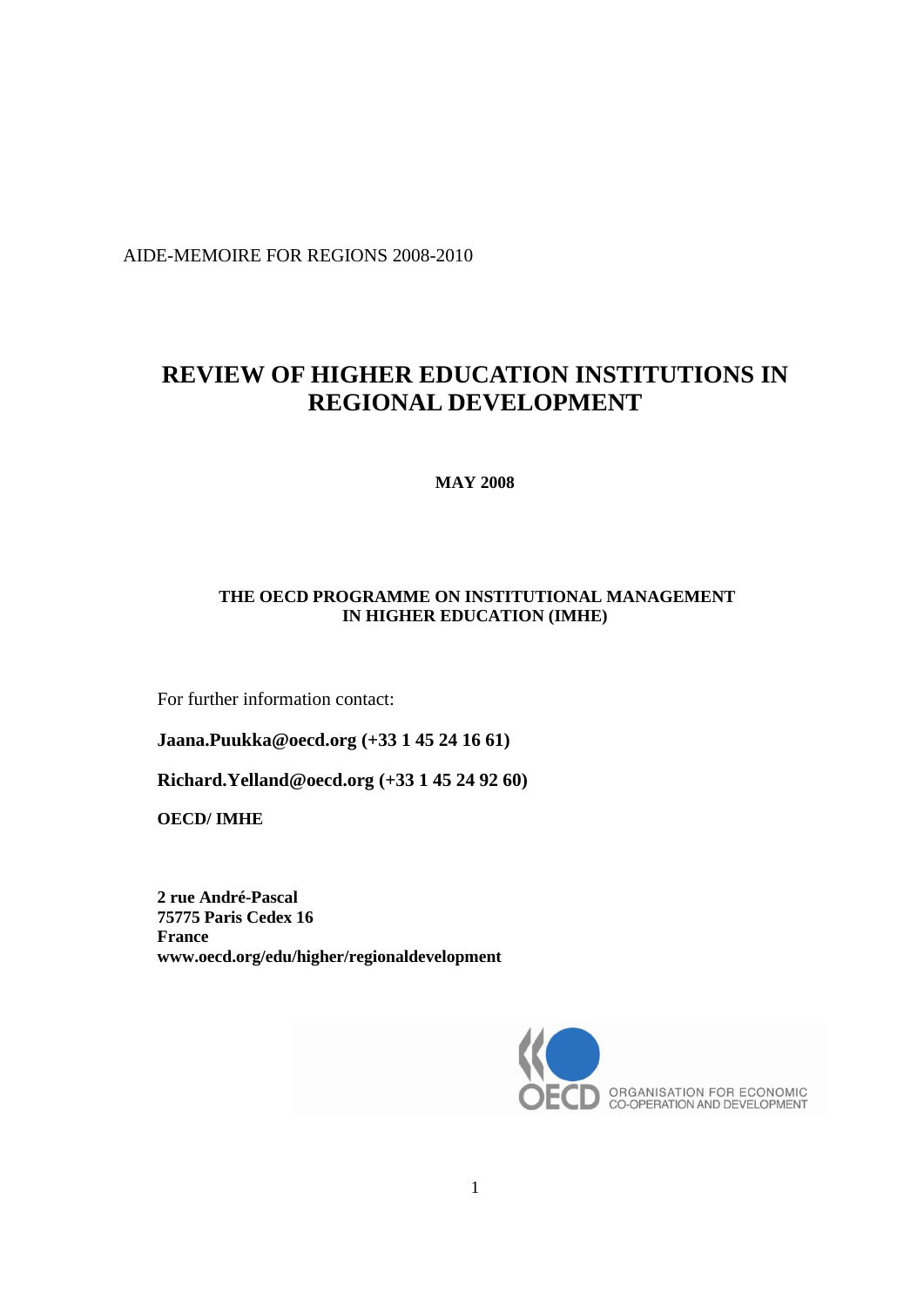## **TABLE OF CONTENTS**

| 1.1 | Background: Growing importance of higher education institutions (HEIs)    |  |
|-----|---------------------------------------------------------------------------|--|
| 1.2 |                                                                           |  |
| 1.3 |                                                                           |  |
| 1.4 |                                                                           |  |
| 1.5 |                                                                           |  |
| 1.6 |                                                                           |  |
| 1.7 |                                                                           |  |
| 1.8 | Co-ordination within the region: Regional co-ordinator, regional steering |  |
|     |                                                                           |  |
|     |                                                                           |  |
| 2.  |                                                                           |  |
| 2.1 |                                                                           |  |
| 2.2 |                                                                           |  |
| 2.3 |                                                                           |  |
|     |                                                                           |  |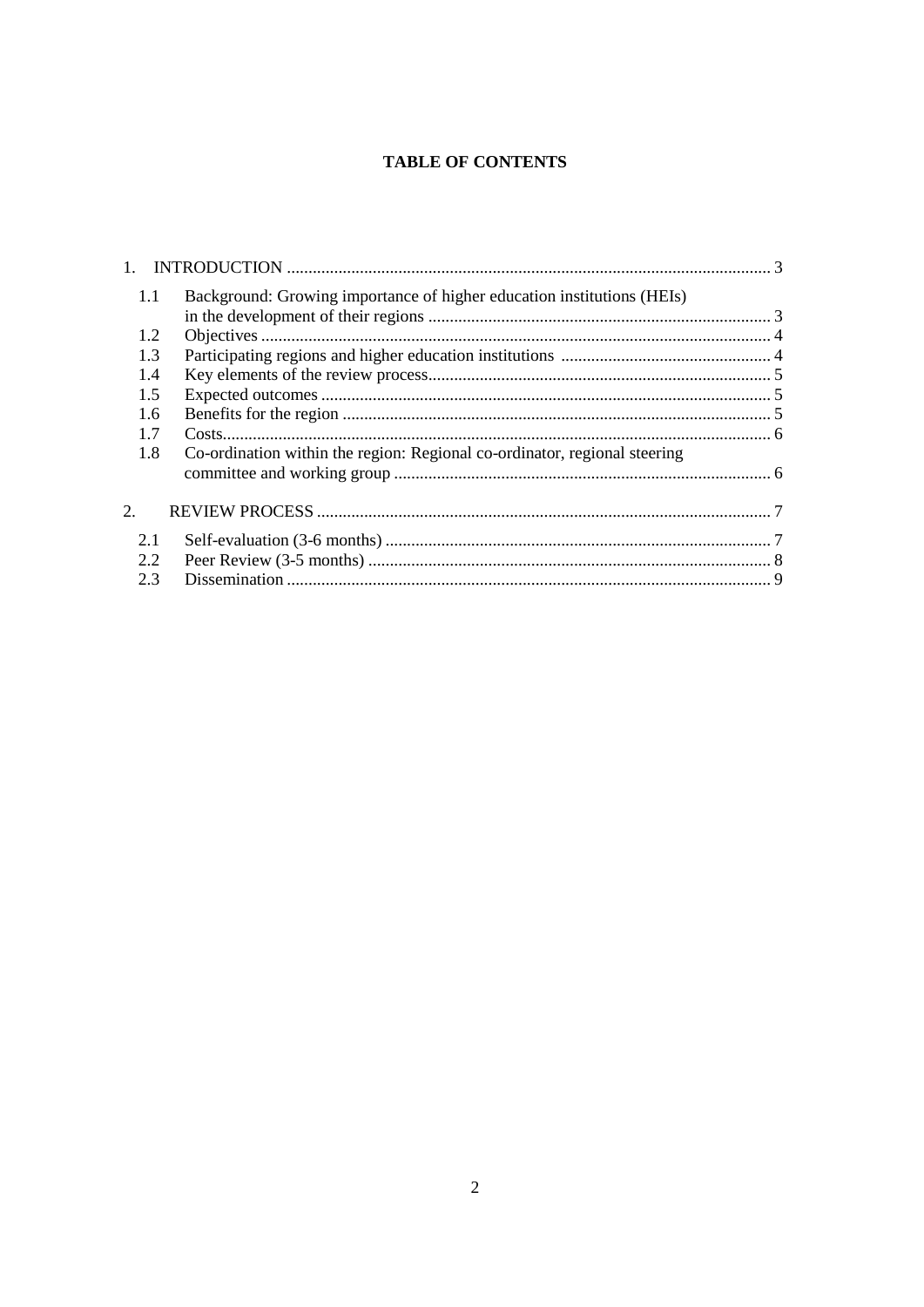#### **1. INTRODUCTION**

## **1.1 Background: Growing importance of higher education institutions (HEIs) in the development of their regions**

In the globalizing knowledge economy, countries face competition in a number of markets. They are turning to knowledge-intensive products and services, which increases dependency on access to new technologies, research results and knowledge and skills. At the same time, the comparative advantage of regions that can create the best conditions for growth and development is increasing. High technology companies, once tied on their specific locations, can now move their production to anywhere in the world. Still, in order to be competitive, key parts of their operations need to be based in knowledge and innovation-intensive regions with concentration of research, skilled and creative workforce and infrastructure to innovation.

HEIs are among the most important sources of knowledge and innovation, contributing to the economic, social and cultural development of their societies. They build human capital, and enhance the social and cultural fabric that ensures that innovation can thrive. They also provide global gateways to local companies. This mission has often been characterised as a "third task" or social obligation of HEIs. There is, however, a growing recognition that this task must be integrated with teaching and research functions if higher education's contribution to student learning, to knowledge exploitation by business and to civil society is to be maximised. There is also growing understanding that this role can be best mobilised in the context of regions, whether big or small, peripheral or metropolitan.

There are tangible advantages for HEIs through stronger engagement with their regional communities. HEIs can benefit through increased enrolments from the local population, improved local funding and partnership opportunities for both research and teaching, additional income from services provided to local businesses through consultancy and professional training, greater social capital support, and resource-sharing opportunities (e.g. infrastructure and knowledge workers). For many HEIs regional engagement strategies can be as important as their international and businesspartnership strategies.

In addition, for cities and regions HEIs are major businesses generating tax and other revenues, as well as global gateways to attract inward investments. They also generate new businesses and are sources of advice and expertise. They enhance local human capital through graduate retention, professional continuing education and lifelong learning and provide content and audience for local cultural programmes.

Many OECD countries and regions have attempted to strengthen the regional role and contribution of HEIs based on close co-operation and partnership with various regional actors. In 2007 OECD published a report entitled "Higher Education and Regions-Globally Competitive, Locally Engaged" which drew from the experience of OECD territorial reviews and an intensive 3-year review project of the interplay between HEIs and regions in 14 regions in 12 countries. The report synthesised this experience into a coherent body of policy and practice, making recommendations to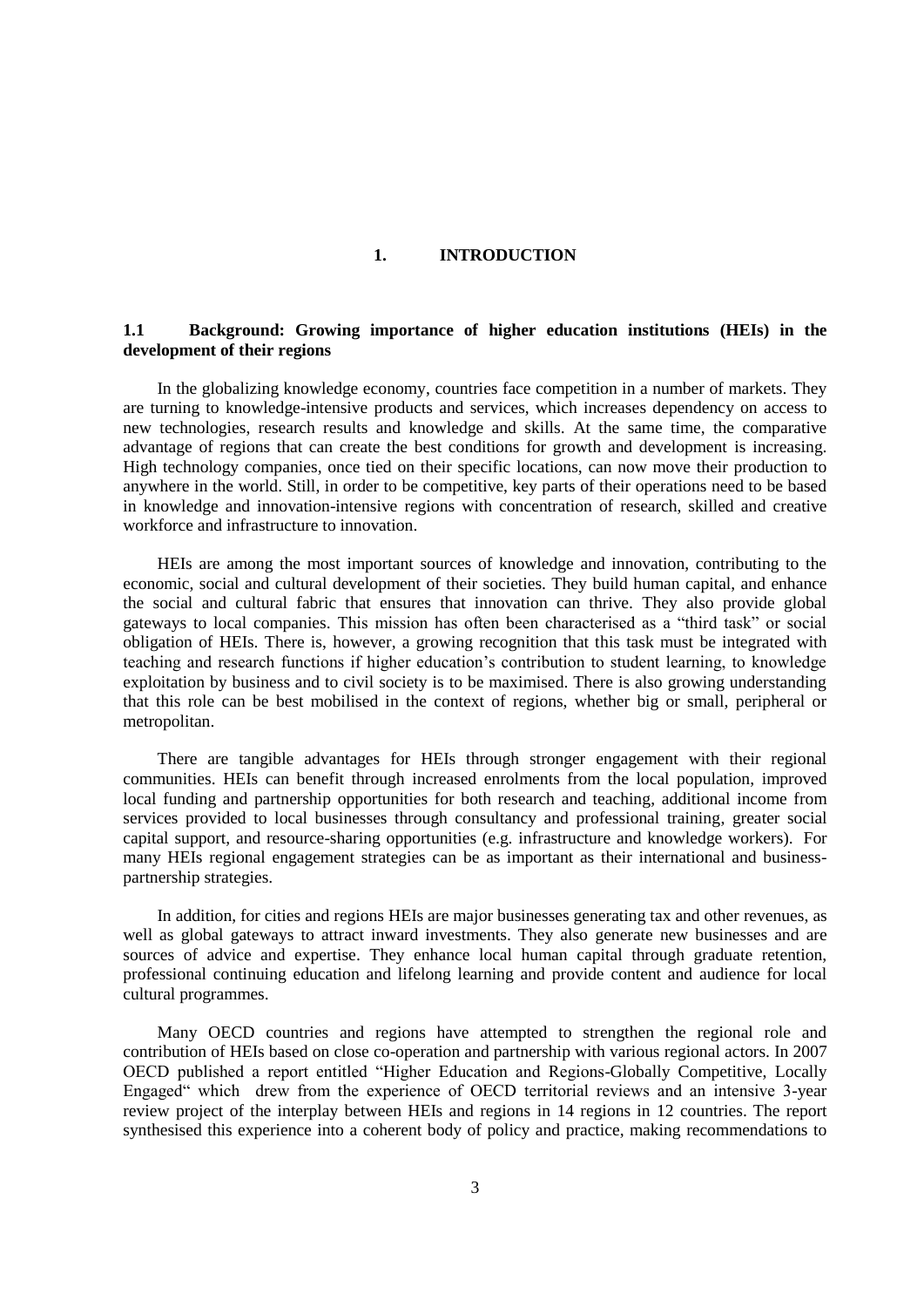the national and regional authorities and to HEIs on how to mobilise higher education for the economic, social and cultural development of their regions.

The new set of the OECD reviews on Higher Education Institutions in Regional Development is intended to take this agenda forward. It is aimed at regions and their HEIs in and out the OECD area interested in mobilising HE for the economic, social and cultural development. The reviews, which will be carried out in a way that is sensitive to the varying national and regional contexts within which HEIs operate, will result in recommendations for policy measures, practical measures and institutional reforms. The reviews will also facilitate a learning and developmental process for HEIs and their regional stakeholders and seek to enhance the connection of HEIs to regional communities.

#### **1.2 Objectives**

The main objective of the review is *to strengthen the contributions of HEIs by devising steps to be taken to improve the interplay and mutual capacity building between HEIs and their regional stakeholders and partners at different territorial levels*.

The review aims to:

- raise awareness amongst HEIs and their regional stakeholders of the need for enhanced partnerships between them and of the need to evaluate the efficiency and effectiveness of such partnerships
- test and further develop the methodology and evaluation framework for HEIs and regional higher education groupings to monitor and compare the activities and achievements
- provide an opportunity for dialogue between HEIs and national and regional stakeholders about their contribution to the economic, social and cultural development of their region
- assist regional governments and their agencies, HEIs and other stakeholders to identify appropriate roles and partnerships within their regions
- provide policy advice at regional and national level on issues that emerge from the analysis (e.g. the impact of special funding initiatives at a regional and institutional level)
- assist HEIs to articulate their mission, develop their management, evaluate their contribution and thereby contribute to their viability
- maintain and develop the evolving international network of HEIs and regions for further discussion and exchange of ideas and issues around good practice examples and practices and processes linked to HEIs' regional engagement

#### **1.3 Participating regions and higher education institutions**

Target regions are recognised regions in the national/federal governance structures<sup>1</sup>:

- $\bullet$  in developing economies identified for accession<sup>2</sup> to OECD or enhanced engagement<sup>3</sup>
- in G8 countries

 $\overline{a}$ 

 $1$  OECD review template requires comparable data on a number of issues. Such data is usually available only if the region is recognised in the national/federal governance structures.

<sup>2</sup> Russia, Chile, Israel, Estonia, Slovenia

<sup>&</sup>lt;sup>3</sup> Brazil, China, India, Indonesia, South Africa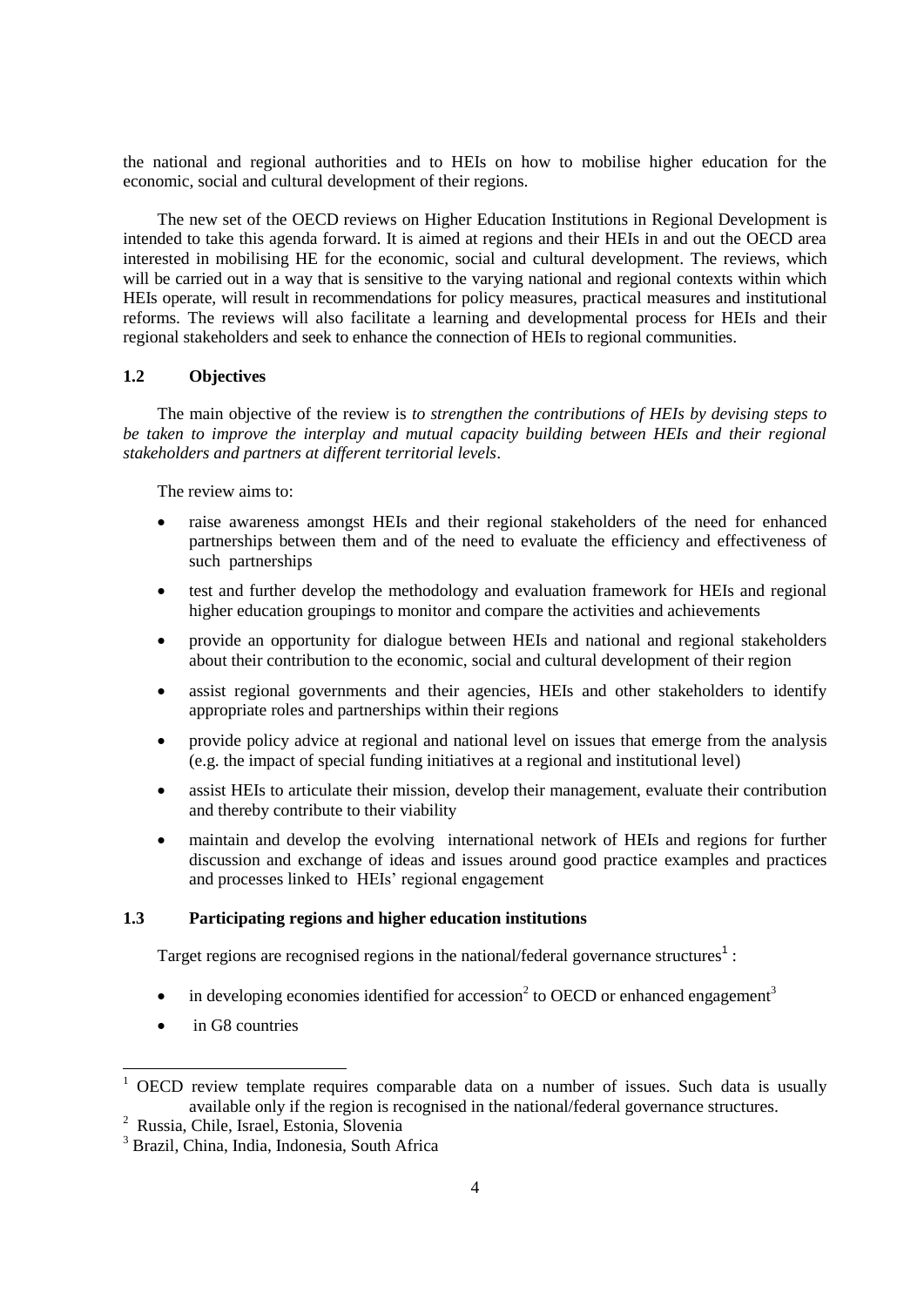$\bullet$  city regions

The reviews will focus on the interaction between HEIs and recognised regions in terms of national administration. The participants will be HEIs, the regions with which they have history of joint working, and public authorities responsible for territorial and higher education development at the national and sub-national scale.

In principle, all HEIs in the region should be involved in the review project since the focus of the study is on the impact of higher education (not a selected number of HEIs) on regional development.<sup>4</sup>

### **1.4 Key elements of the review process**

The regional reviews will be carried out against a set of agreed broad principles that include dialogue, stakeholder collaboration and learning, and leadership commitment. The major elements of each review will be:

- Joint self evaluation by HEIs & regional stakeholders resulting in a self-evaluation report
- A review visit by an international team of experts resulting in a peer review report
- Dissemination of outcomes at one or more knowledge-sharing conferences

## **1.5 Expected outcomes**

The expected outcomes are:

- regional self-evaluation reports (HEIs & regional stakeholders), prepared by the regions, which will support the partnership building in the regions, the wider analytical work and focused site visits by peer review teams
- peer review reports, prepared by the international peer review teams, which will include specific recommendations for national and regional authorities and HEIs reviewed
- international comparative analysis on specific issues by OECD

The outputs will be supported by related dissemination activities of country/region-hosted seminars as well as international networking opportunities. Self-evaluation reports and peer review reports will be published by the OECD on the project website.

### **1.6 Benefits for the region**

 $\overline{a}$ 

The 14 regions which participated in the reviews in 2005-2007 have reported the following benefits from the review process:

- tailored advice and guidance in practice, policy and strategy work from the OECD peer review team for the national and regional authorities and HEIs
- enhanced partnerships within the region (based on the self-evaluation process guided by the OECD template and overseen by the regional steering committee)
- Identification of new funding sources for HEIs, co-operation opportunities between HEIs and industry etc.

 $4$  For practical purposes, it may be necessary to identify regions with a manageable number of HEIs.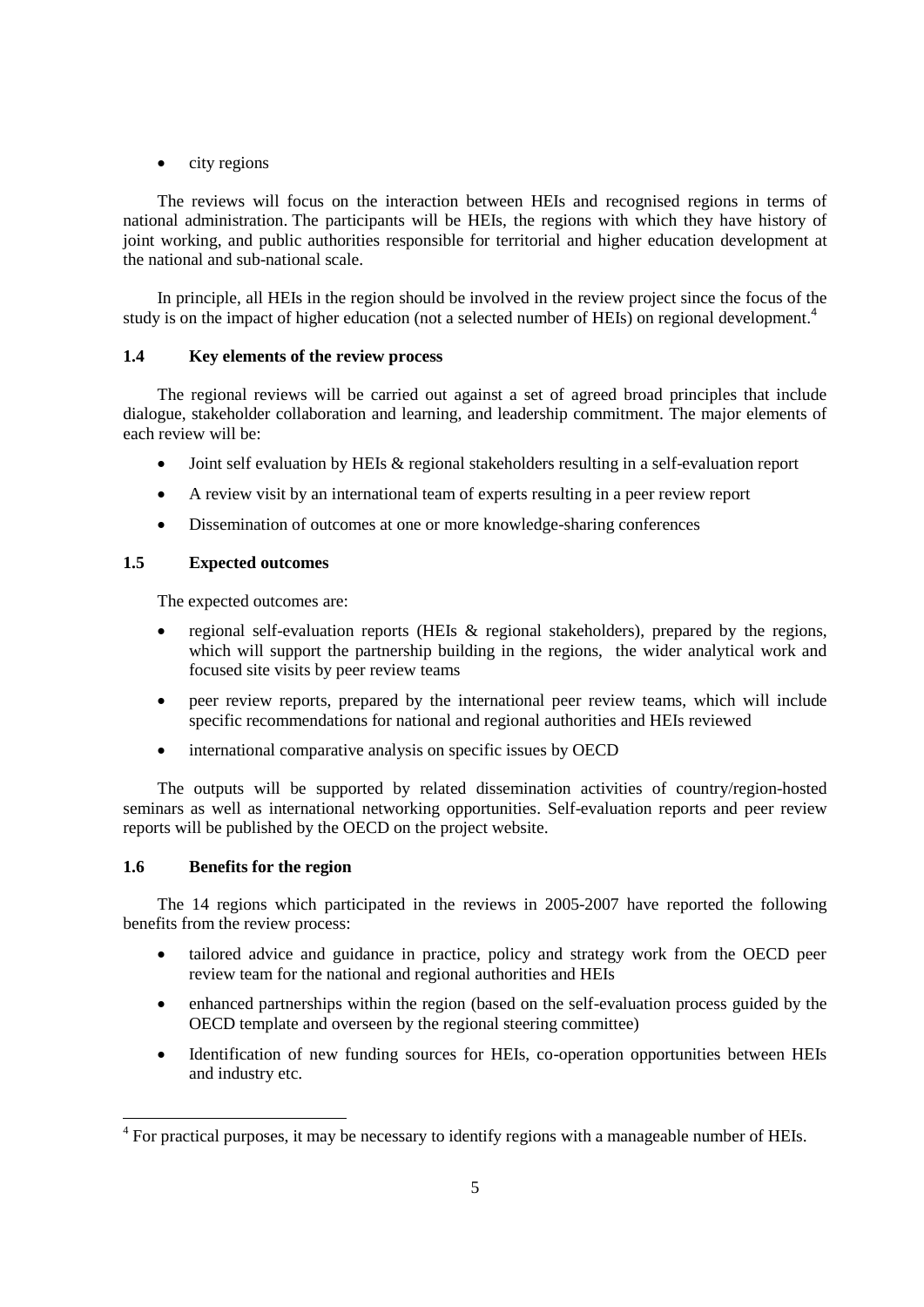- enhanced visibility and PR for the region and its HEIs
- opportunities for international benchmarking and networking

#### **1.7 Costs**

The budget for the review is established as follows:

- The region (national/regional government or their agency/HEIs/foundations) will cover the cost of its own study including:
	- 1.the cost of conducting a self-evaluation review including the preparation of the report;
	- 2.the financial contribution to the OECD that will cover the input of the OECD staff and peer review team, including (1) a preparatory visit by 1-2 experts (2) a week long review visit by 4-5 experts; (3) participation of 1-2 experts in the region-hosted dissemination meeting; (4) preparation and editing of intermediate and final documents, and (5) OECD corporate overheads
	- OECD/IMHE and any sponsoring organisations will cover the costs linked to (1) drafting, publication and translation of the international synthesis report which will draw from the reviews of several regions and (2) organising a meeting for the regions involved in the reviews in conjunction with the IMHE general conference in 2008

## **1.8 Co-ordination within the region: Regional co-ordinator, regional steering committee and working group**

To facilitate the review process each region should establish a regional steering committee and appoint a regional co-ordinator supported by a working group.

The **regional steering committee** (RSC) should comprise key stakeholder groups concerned with higher education and territorial development. It is expected that the committee include representation of (1) all HEIs in the region, (2) regional authorities and business and industry, and (3) relevant ministries or agencies at a national/state level. In case there are private HEIs in the region, it is recommended that they are invited to be involved in the review. The main tasks of the RSC include to:

- oversee, steer and ensure continuing commitment of the region concerned to the review
- provide financial & institutional support
- monitor the work of the regional co-ordinator and working groups and
- approve dissemination/publication of the interim and final outcomes of the review including approval of the regional self-evaluation report

It is important to select an appropriate Chair so that this committee can provide a forum for building a consensus on conflicting issues between the stakeholders in the region. It is recommended that the chair is an independent regional personality such as a senior academic, political figure or anyone else who can contribute to the legitimacy of the decision.

**A regional co-ordinator,** appointed by the regional steering committee, will be responsible to it for the implementation of the review. The co-ordinator is responsible for:

Communications with the OECD Secretariat about the review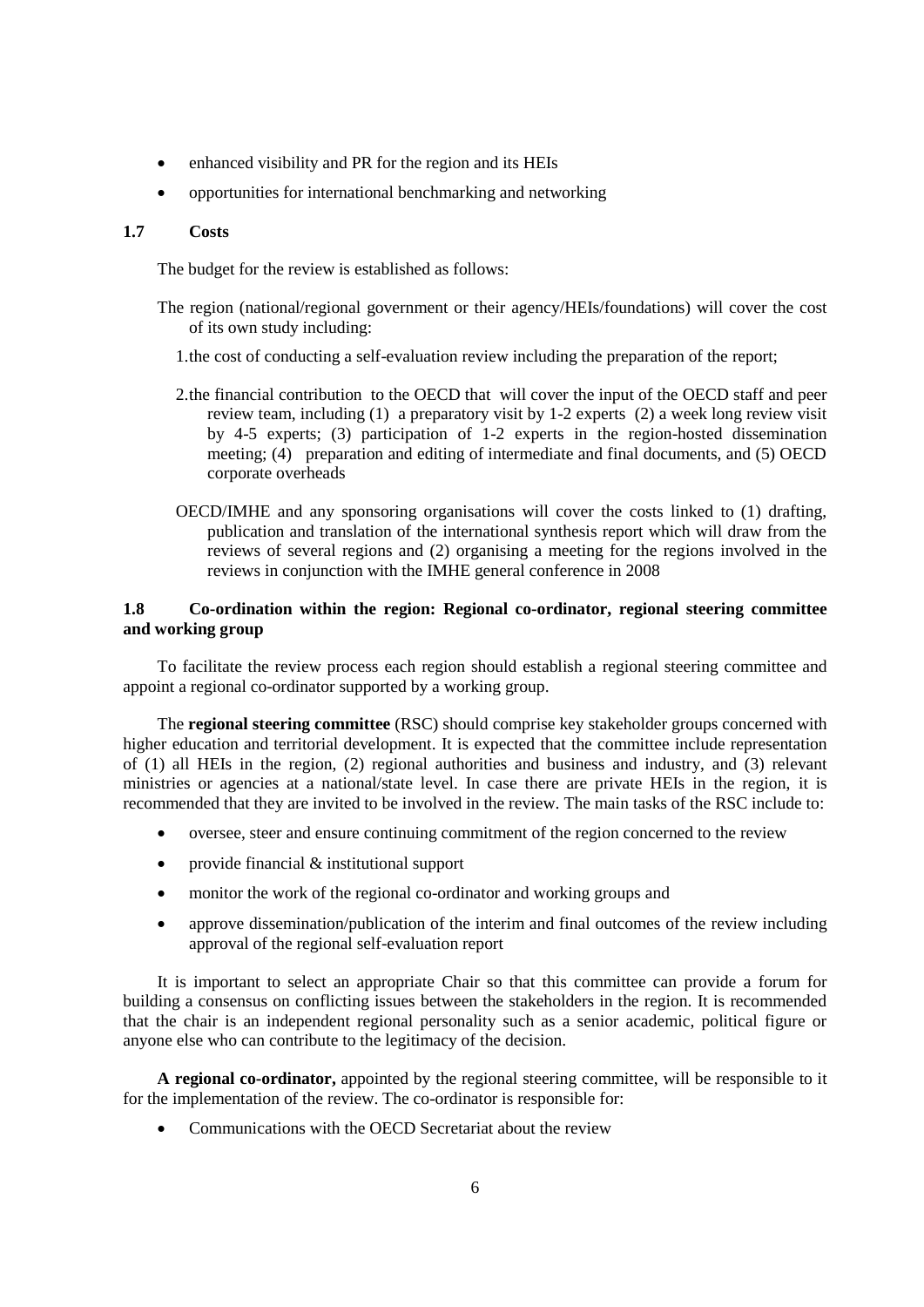- Communications within the region & country about the review
- Ensuring that the self-evaluation report is completed on schedule
- Liaising with the OECD Secretariat about the organisation of the review team visit
- Attending international meetings and workshops associated with the review
- Co-ordinating regional feedback on draft materials produced through the review and
- Assisting with dissemination activities associated with the review

**A working group,** co-ordinated by a regional co-ordinator and steered by the regional steering committee, should be also formed in the region (and HEIs in it) to deal with practical matters in conducting the self-evaluation (e.g. information collection, discussion with regional stakeholders inside and outside HEIs, report writing) and to assist in the work of the regional co-ordinator in general.

## **2. REVIEW PROCESS**

#### **2.1 Self-evaluation (3-6 months)**

The region will be required to prepare a self-evaluation report following OECD Guidelines (see Guidelines for the Self-Evaluation Report). This common framework facilitates comparative analysis and maximises the opportunities for regions to learn from each other. The Secretariat may also ask for supplementary material that is specific to the particular region.

The regional self-evaluation is likely to have 3 phases which will result in the finalisation of the self-evaluation report. However, *the procedure that follows is indicative only.* The core principle should be to employ a methodology ensuring extensive stakeholder involvement in the self-evaluation process. The approach is based on a partnership-building process that involves the following stages:

- *An initial facilitated workshop*: to ensure that HEIs and regional stakeholders are aware of the requirements of the review and work through to formulate their response to the list of questions provided by the Guidelines for the Self-Evaluation Report.
- *Information collection stage*: The working group (and HEIs in it) to follow up the workshop, obtain additional supporting material to highlight issues (impediments, strategies, agreements, etc) that need to be further addressed by the HEIs and the regional community, and formulate recommendations for consideration in a second regional workshop.
- *The second workshop*: to examine the current partnership arrangements; identify the contribution of the HEIs to the region, highlight the issues, impediments and opportunities for greater collaboration locally, and seek consensus on the future role of the HEIs in the region from the perspective of a learning and knowledge agenda. To consider relationships between different types of HEIs in the region (i.e. universities and non-university HEIs) and between HE and other layers of education in the context of the results, and mechanisms for working together, strategies and processes for reviewing and monitoring.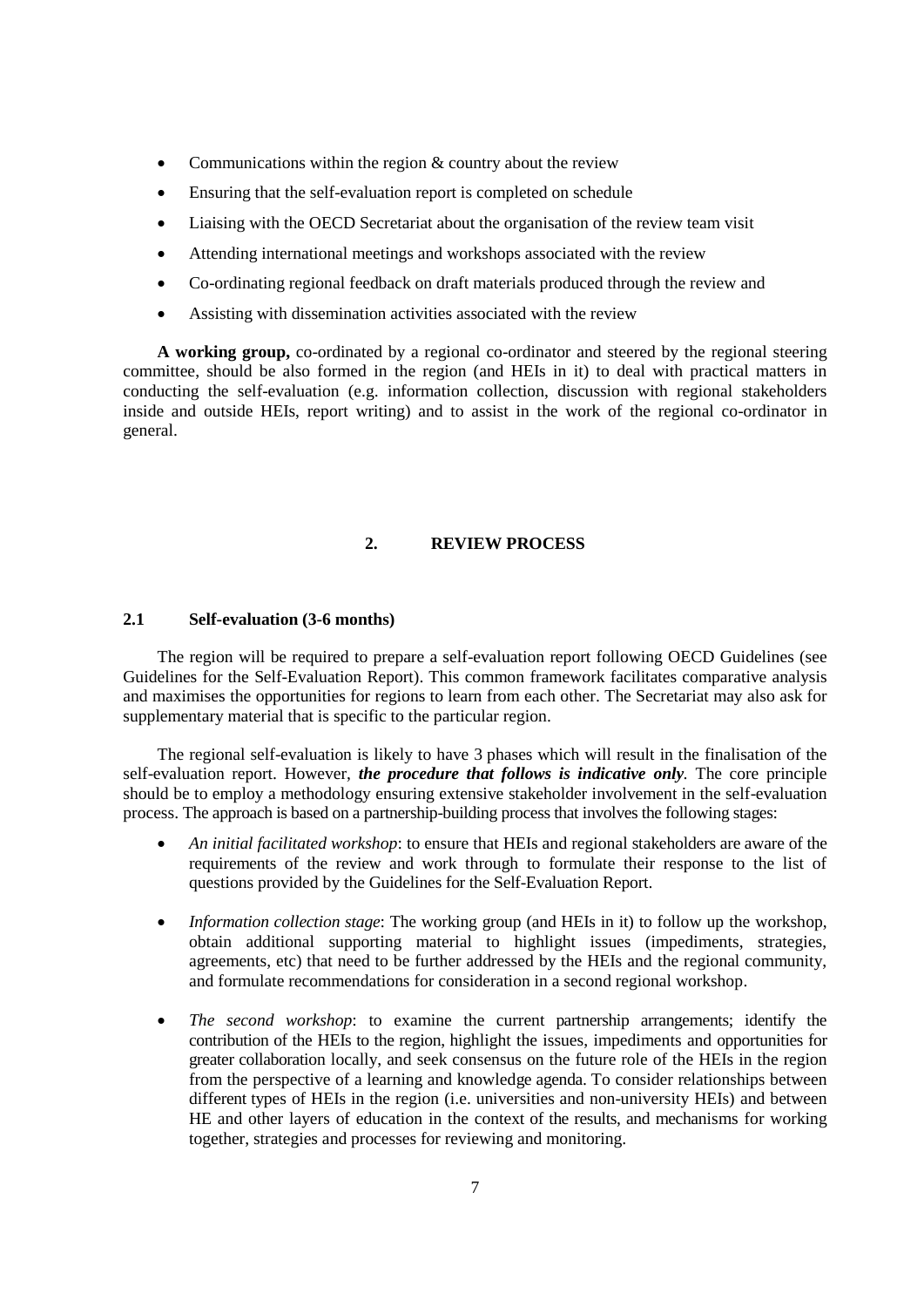*Finalising the self-evaluation report:* to finalise the draft regional self-evaluation report in time for the review visit; and to prepare a short note on the specific issues and policies which the region would like to discuss with the peer review team during th*e review visit.*

Experience gained in OECD thematic reviews suggests that the self-evaluation report is likely to take around 6 months to complete. In any case, the self-evaluation report should be finalised at least one month before the visit of the review team.

#### **2.2 Peer review (3-5 months)**

A team of 4 to 5 reviewers comprising two international experts, one national expert – but not from the region reviewed – and one or two members of the OECD Secretariat will analyse the regional self-evaluation report and associated materials and subsequently undertake a review visit. The reviewers will be selected by the OECD Secretariat in consultation with the region to ensure that they have experience relevant to the main policy issues in the region reviewed.

The review visit will be preceded by a short pre-review visit to the region by one or two peer review team members. It is suggested that this visit take place when the self-evaluation report is at a draft stage. The aim of the pre-visit is to to meet some key personnel in the region (i.e. regional coordinator, members of the regional steering committee), to discuss the programme for the review visit and the progress in completing the self-evaluation report, and to give feedback on the draft selfevaluation report and identify key issues to be explored in the review.

The review visit is an intensive case study visit of around 7 days in length. It will be organised by the region in conjunction with the OECD Secretariat and/or the peer review team co-ordinator. It aims to provide the review team with a variety of perspectives on regional policy with a special focus on the role of HEIs. Where possible the visit should include meetings with senior policy makers in key ministries, regional & local governments, agencies, and HEIs, organisations representing HEIs, groups representing academic staff and students, business and industry, and researchers with a particular expertise in territorial and higher education development.

After the review visit the review team will prepare a short peer review report (about 50 pages). This report provides, from an international perspective, reflections on specific issues and policies concerning the role of higher education in the region concerned. It provides recommendations to national and regional authorities and to HEIs.

In order to avoid duplication of effort, the reviewers will draw upon other work on higher education, innovation and territorial development being carried out within the OECD (for example the work of Directorate of Education, the Directorate for Public Governance and Territorial Development, and the Directorate for Science, Technology and Industry) or elsewhere.

The organisation of the regional visit and the preparation of the peer review report after the visit would normally take a period of 3-5 months. More detailed information about the regional site visit will be provided in a separate document (Guidelines for the Regional Peer Review's visit).